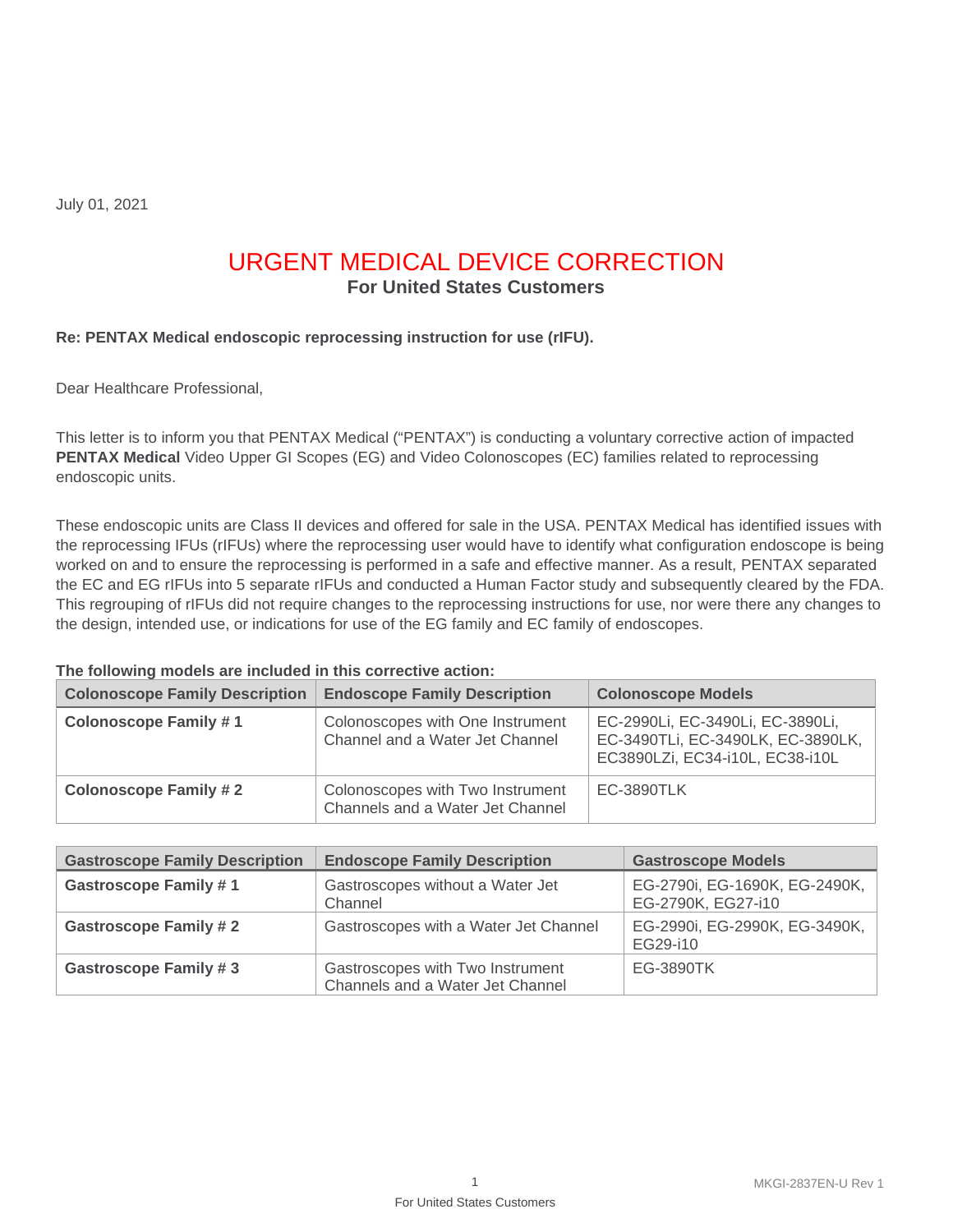The grouping will allow the following for reprocessing personnel:

- Eliminate the need to identify optional configurations of instrument channels and water jet channels
- Simplify the instructions and graphics in the individual rIFUs

Please replace any previous versions of rIFUs with the most current revision. Please note that this documentation set is current as of this date. For future updates, please refer to the PENTAX online IFU library at [https://ifu.pentaxmedical.com.](https://ifu.pentaxmedical.com/)

**Customer Instructions:** Please complete the enclosed Field Correction Response Form upon receipt of this package, and email to PENTAX at [customeradvisories@pentaxmedical.com.](mailto:customeradvisories@pentaxmedical.com)

Adverse events experienced with the use of this product should be reported as soon as possible to PENTAX at [vigilance@pentaxmedical.com.](mailto:vigilance@pentaxmedical.com)

**Contact Information:** PENTAX regrets any inconvenience that this action may cause and appreciates your understanding and cooperation. PENTAX will issue additional communications as further information becomes available. Please be assured that maintaining patient safety and quality is our utmost priority.

If you have any questions regarding this action, please feel free to contact us at:

- o Tel: 1-800-431-5880 (8:30 AM 5:00 PM, Monday Friday, EST)
- o Fax: 201-799-4063 (alternate 201-391-4189)
- o Email: [customeradvisories@pentaxmedical.com](mailto:customeradvisories@pentaxmedical.com)

Sincerely,

**PENTAX** Medical